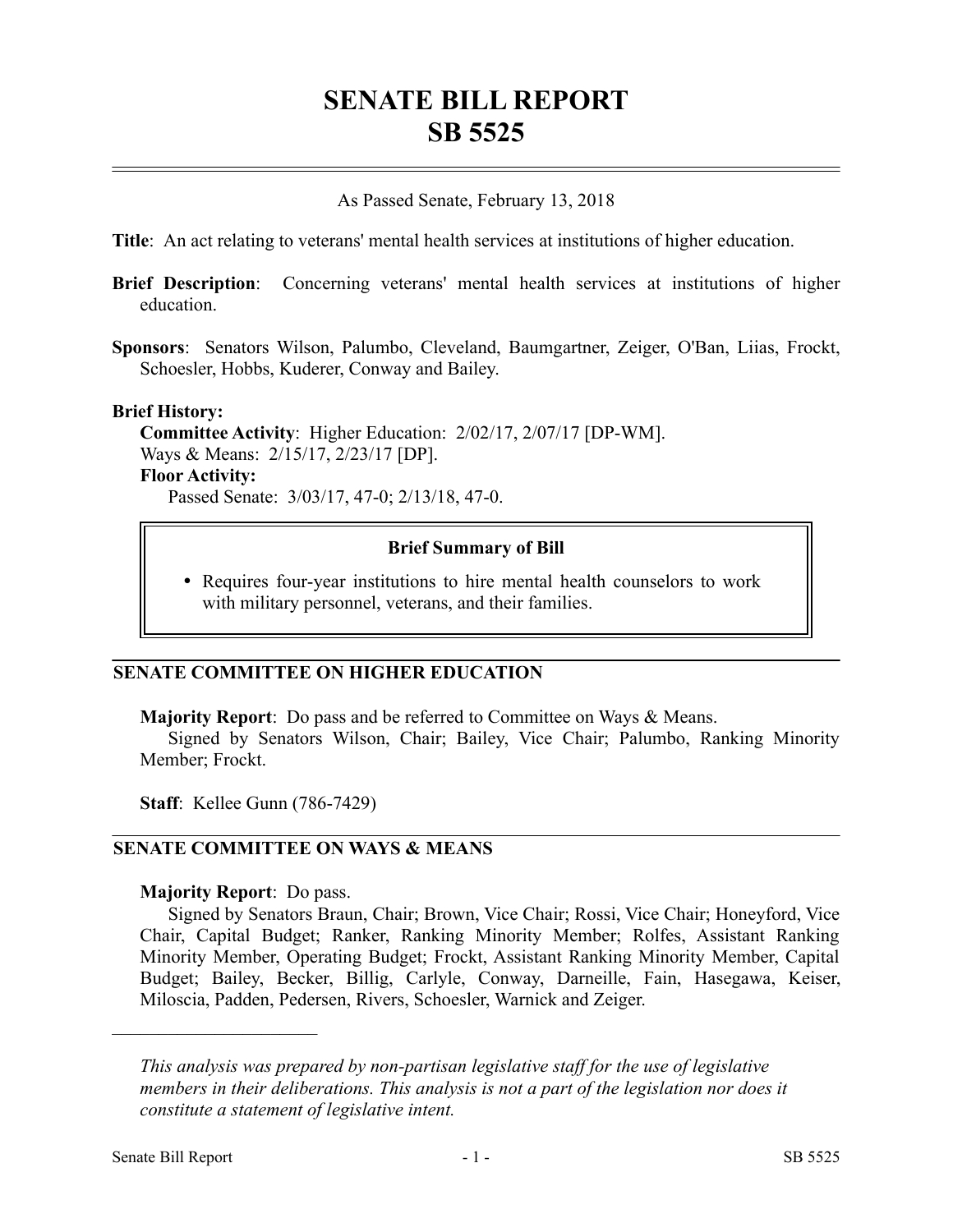**Staff**: Daniel Masterson (786-7454)

**Background**: Veteran Supportive Campuses Certificate Program. In 2009, the Governor and state agencies jointly signed a Partners for Veteran Supportive Campuses Memorandum of Understanding (MOU) to support veteran-related education goals. On November 21, 2014, the Governor and state agencies signed an updated version of the MOU.

Under the MOU, college campuses, including community and technical colleges, may apply for a Partner for Veteran Supportive Campus Certificate. The certificate acknowledges the schools' commitment to support post-secondary education for veterans.

Mental Health Counselors. A mental health counselor is someone who applies principles of human development, learning theory, psychotherapy, group dynamics and etiology of mental illness and dysfunction behavior to individuals, families, groups or organizations, for the purpose of treatment of mental disorders and promoting optimal mental health functionality. Mental health counselors must have a master's or doctoral level degree in mental health counseling, and have completed state examination requirements and a minimum of 36 months of full-time supervised counseling.

A Health Impact Review of this legislation was requested and is available at the Washington State Board of Health's website, http://sboh.wa.gov/Portals/7/Doc/HealthImpactReviews/HIR-2017-11-SB5525.pdf.

**Summary of Bill**: Subject to appropriation, the six 4-year public institutions of higher education in Washington must employ at least one full-time mental health counselor with experience working with active members of the military or military veterans.

**Appropriation**: None.

**Fiscal Note**: Available.

# **Creates Committee/Commission/Task Force that includes Legislative members**: No.

**Effective Date**: Ninety days after adjournment of session in which bill is passed.

**Staff Summary of Public Testimony (Higher Education)**: *Testimony from 2017 Regular Session.* PRO: There are over 5000 veterans in Washington. These veterans sacrifice their lives for this state and this country. This bill would help address the unique issues that veterans face when entering back into civilian life. These mental health counselors can assist veterans with crisis interventions and reintegration into campus life. Central Washington has had an 855 percent increase in its veteran population since 2009. This measure is targeted, timely and essential for CWU's veteran community. Having a counselor on campus opens a simple communication line between veterans and a healthcare professional without extensive wait times. Having an accessible person on campus will help veterans get treatment and access resources easily. Universities are currently falling short in helping veterans and their families. Mental health services at the VA can be difficult to arrange, and do not help with accessibility issues for student veterans. Students have to miss class to get assistance through